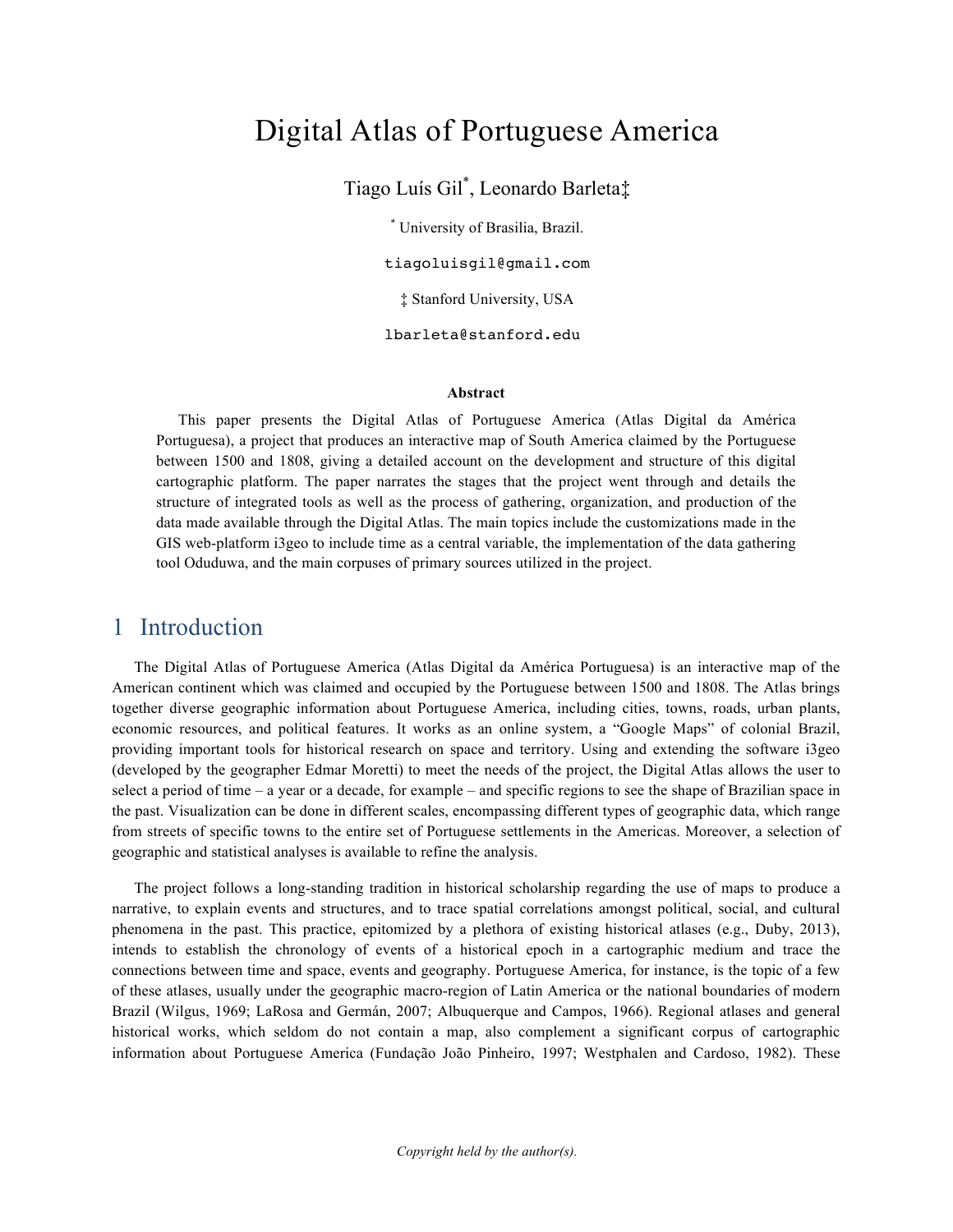works produced a massive amount of geographic data about Portuguese America although, due to the medium of publication, the printed page, it remained fragmentary and dispersed.

In recent years, however, this restriction has become less important once the adoption of digital tools in humanities and social sciences expanded the limits of the physical paper. Atlases are among the types of projects that most benefited from change, since technology reduced the time and costs of production, substantially increased the quality of produced materials, and made the skills related to the cartographic practice more accessible. Consequently, many new projects flourished. A successful initiative, for instance, is the Digital Atlas of Roman and Medieval Civilizations (DARMC), which creates an interactive interface of the ancient and medieval societies, highlighting villages, cities, monasteries, cemeteries and other important places in the period under analysis. (McCormick et al.) Another original project is Mapping Gothic France, which combines Historical GIS, and architecture. It displays the spatial distribution and traces the chronology of Gothic buildings in Europe, especially churches and monasteries, allowing comparisons about the disposition and shape of the main churches and monasteries (Murray et al.). Finally, another example is a British project called Medieval Chester, which explores the urban landscape of the town between 1200 and 1500. (Clarke)

Each project, it is worth noting, has its particular scale and approaches the relation between time and space differently. The DARMC, for instance, underscores structural movement by adopting a small-scale cartography (that is, viewing from afar) and large geographic units (Roman and Medieval civilizations). On the other hand, Medieval Chester quite precisely depicts the urban topography of a late medieval town, but neglects the changes over time of that spatial setting. The detail of the space is deepened in Gothic France, which uses the spatial distribution of buildings to explore the differences in architecture by transitioning between maps to photographs. In this sense, by combining the same toolset, each project highlights (as much as hides) and constructs (or allows the user to by himself) the argument and story of the space under study.

The Digital Atlas of Portuguese America intends to follow and expand the intersection between history, geography, and computing. It is composed of three main elements that work together as an integrated geographic information system (GIS). It includes a management tool of geographic data (Oduduwa), a representation and analysis tool (i3geo – Iroko) and a virtual encyclopedia (BiblioAtlas). Oduduwa was created by our team and can process geo-referenced historical information (that is, those with coordinates), storing them in a geographic relational database. The geographic data handled by the database encompasses different types of geometries such as points, lines, and polygons, as well as a set of attributes and metadata about the feature (e.g., dates, authors, sources, classifications) composing a repository for the visualization tool and the encyclopedia.



**Figure 1**: Basic scheme of the "Digital Atlas of Portuguese America"

*Copyright held by the author(s).*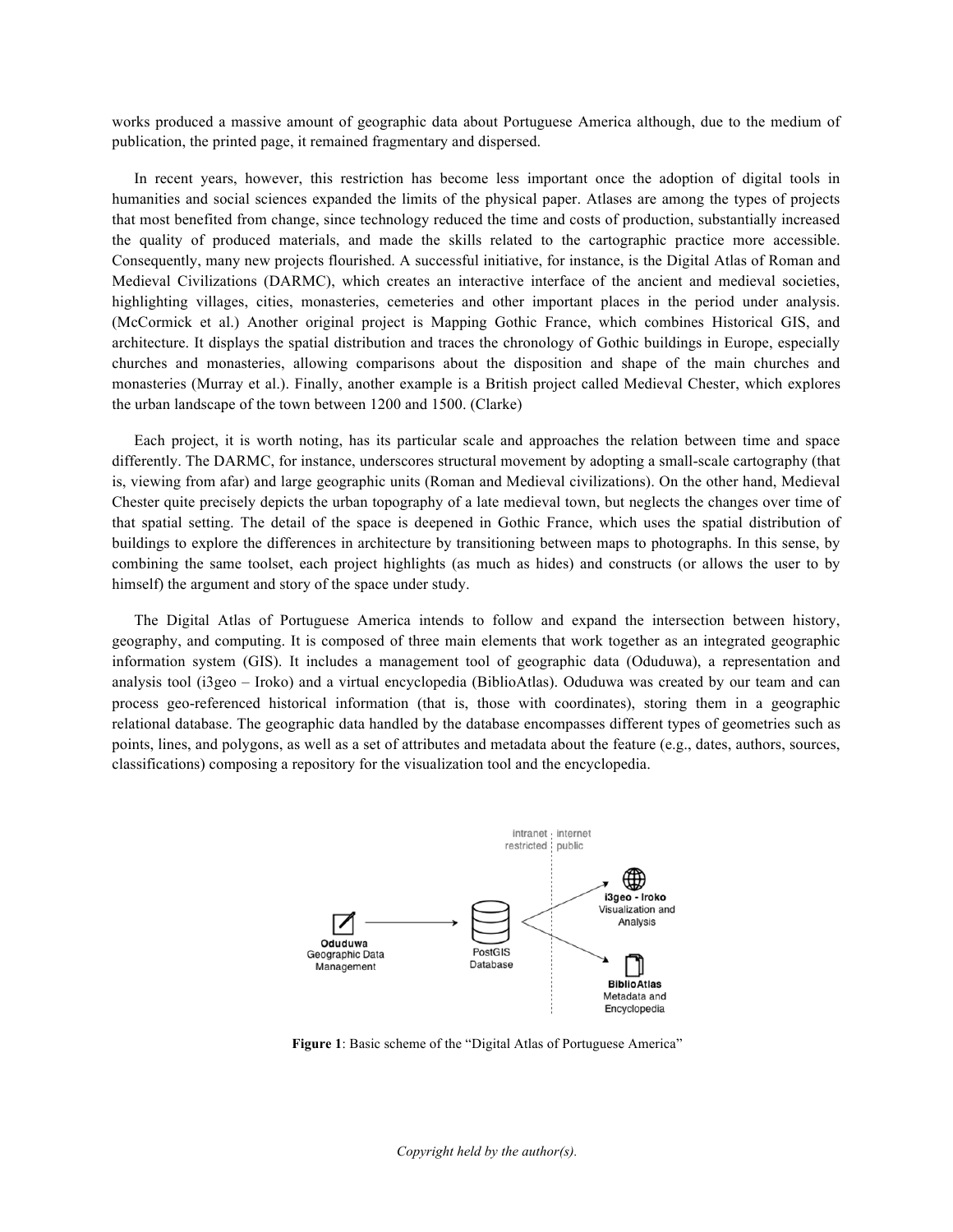The digital map – the central part of the project – automatically presents the geographic features stored in the database, using their coordinates to draw objects on the cartographic plane. The software i3geo, used to plot the interactive map, was adapted (in partnership with its creator) to include time as a key of analysis, leading to the creation of an extension named Iroko. The extension adds to the original package a series of tools to fetch the data based on specific dates or periods of time. For instance, it is possible to define an interval of dates and see the places that existed during that period, or to observe how a portion of the territory looked in a particular period. Iroko also extends the original software to include other functions related to the past, such as measurements in contemporary units (e.g., leagues or days of travel). In short, it works as a module to turn a GIS system into a historical tool. (Gregory and Ell, 2007)

The third part, BiblioAtlas, is the gateway of the Digital Atlas that leads the users to the other resources of the project. It consists of an online encyclopedia, based on MediaWiki system (the same as "Wikipedia"), that manages textual information such as short articles and encyclopedia entries. These entries tell the history of the places represented on the digital map. While producing the geographic information, the research team collects historical information about each site plotted on the interactive map, and uses it later to create a written complement to the spatial data. In this sense, points, lines, and polygons from the interactive map acquire meanings that are close to the traditional historical narrative. BiblioAtlas also works in an integrated form with i3geo and is a space for the publication of the metadata of the project.

The Digital Atlas collects, produces, and publishes geo-referenced historical information gathered form several primary and secondary sources in order to create a digital cartography that locates places, events, and processes between 1500 and 1808 in the area of the American continent claimed by Portugal in the early modern period. The project started in 2009, but the first public version was launched online only in 2011. The enterprise was originally developed by the Social History Lab ("Laboratório de História Social") at the University of Brasilia, but has become a collective experience involving researchers from other institutions in Brazil and Portugal. More than an atlas in the strict meaning of the word (i.e., a set of maps), the main objective of the project is to create a collaborative platform for the exchange of data and knowledge of the space of Portuguese America. On one hand, it gathers together in a single platform data produced by several researches on a variety of topics; on the other, it creates a common environment for a shared production of historical knowledge. So far, the project counts on more than 9,000 geographic features and more than 7,000 encyclopedia entries. Created by different researchers who share the common objective of including geographic space as a vector of analysis in their work, the Digital Atlas aims to be a departure point and a platform for many investigations in historical studies about Portuguese America. In this sense, it is a product of the so-called Web 2.0: interactive and collaborative.

The structure and data presented is this article were the result of a long process of research and implementation. The version 1.0 of the Digital Atlas, released in August 2011, only showed towns and parishes of Portuguese America. Since then we have been working to include more specific information, such as districts, farms and ranches, urban maps, boundaries and frontiers, routes, historical processes and events, and demographic and statistical data. Similarly, the technological structure presented above is also a result of the development of the project over the last five years, which is related to issues of availability of sources, resources, and expertise. To understand the project, therefore, it is important to look at the choices we made since its inception.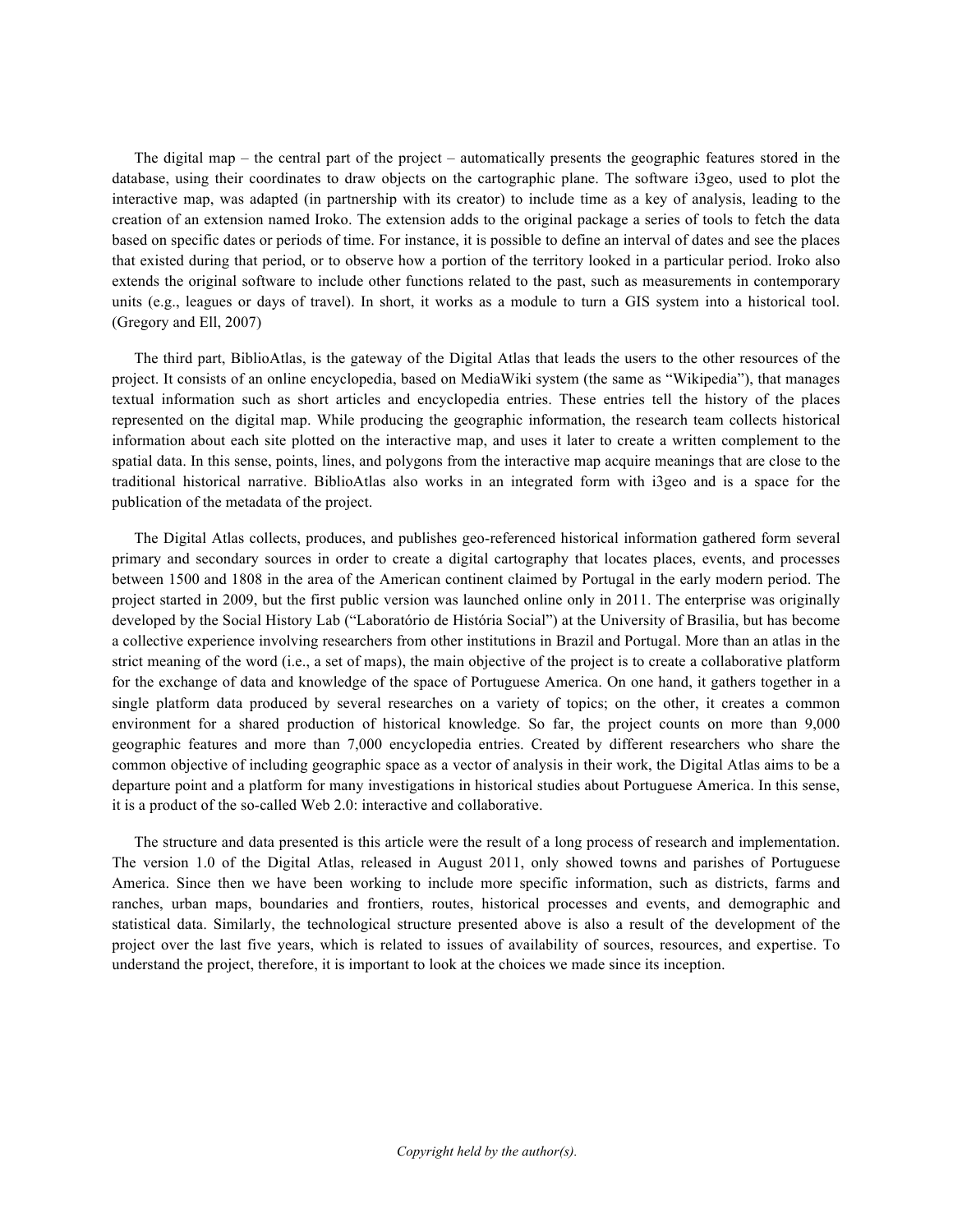## 2 The creation of the Digital Atlas: defining scope, sources, and technology

How does one start building a digital atlas? And how do theories and methods shape the development of the project? There was no cartography sufficiently complete or regular that we could base the project on. To define the scope of the project, then, we needed to have a better idea of the whole picture of the spatial configuration of Portuguese America. The first choice was to look at the basic units of Portuguese settlements: the towns, plotting them in space and time and tracing their histories<sup>1</sup>. The alternative path, more usual than the one we took, was to look at the captaincies, the "provincial" units under the rule of colonial governors. The problem was that they changed significantly over time. We would run the risk of projecting the current political formation of Brazil to that period, as many did before. (e.g. Schwartz, 1996: 70) Towns represented as points, on the other hand, seemed to be a more stable unit of analysis to begin with.

A comprehensive list of the towns, however, was inexistent for the colonial era forcing us to adopt an arbitrary methodological procedure. As the starting point, we used an 1872 list of locations in Brazil, composed as a subproduct of the first national census, made available by the Brazilian Institute of Geography and Statistics (IBGE). This source was a complete list of towns and cities in 1872, with the population and the region of each one. List in hand, we searched for each location's history, also compiled by IBGE in a project called The Brazilian Territorial Division<sup>2</sup>. Although this procedure had its problems, notably in a retrospective approach that can be potentially anachronistic, it was very fruitful because it gave us a homogenous picture of the territorial configuration of Portuguese America. There are no historical maps that covered the entire region in detail, not even chronological or chorographic information, let alone demographic sources or lists of villages<sup>3</sup>. With this procedure, then, we could comprehensively survey the territory in search for clues that would be compared with other sources in the future<sup>4</sup>.

The work with the list of 1872 resulted in a new list of locations that existed in 1808, the end-point of the project. The list was geo-referenced and added to a database that classified what each location was at each moment in its history: a settlement, a parish, a town, a farm. Although this retrospective approach overlooks places that vanished before 1872 and tends to lose track of those whose names changed, it was possible to produce a comprehensive list of the locations in Portuguese America. This initial list, however, is constantly updated and corrected by our staff, by comparing data with several primary sources and secondary literature.

Besides the initial list, we collected a large amount of historical maps that were scattered throughout several archives in Brazil and Europe – including the National Library in Rio de Janeiro, Army Historical Archive in Brasilia, and Overseas Historical Archive in Lisbon – composing a collection of more than 1400 maps stored in

1

<sup>&</sup>lt;sup>1</sup> We noted that many places had a similar history: they started as an unstable settlement (a mining camp, a farm), followed by the creation of religious institutions (a chapel, and later, a parish) and finally became towns with their own municipal institutions. (Fonseca, 2011) It is worth noting that there is a long historiographical tradition arguing that the municipality (represented by its town council) is the central institution of the Portuguese domains. (Boxer, 1991; Boxer, 1965; Bicalho 2001)

<sup>2</sup> IBGE Cidades. http://www.ibge.gov.br/cidadesat.

<sup>3</sup> Even the first map that presents the Brazilian territory in its entirety, the *Mapa das Cortes*, which was used in the diplomatic territorial disputes between Portugal and Spain in the middle of the eighteenth century, neglects many important locations in Portuguese America.

<sup>&</sup>lt;sup>4</sup> It is important to bear in mind that the actual configuration of the Brazilian territory is far from resembling the colonial area. The expansion into the backlands became consistent only after the mid-seventeenth century and notably the eighteenth century.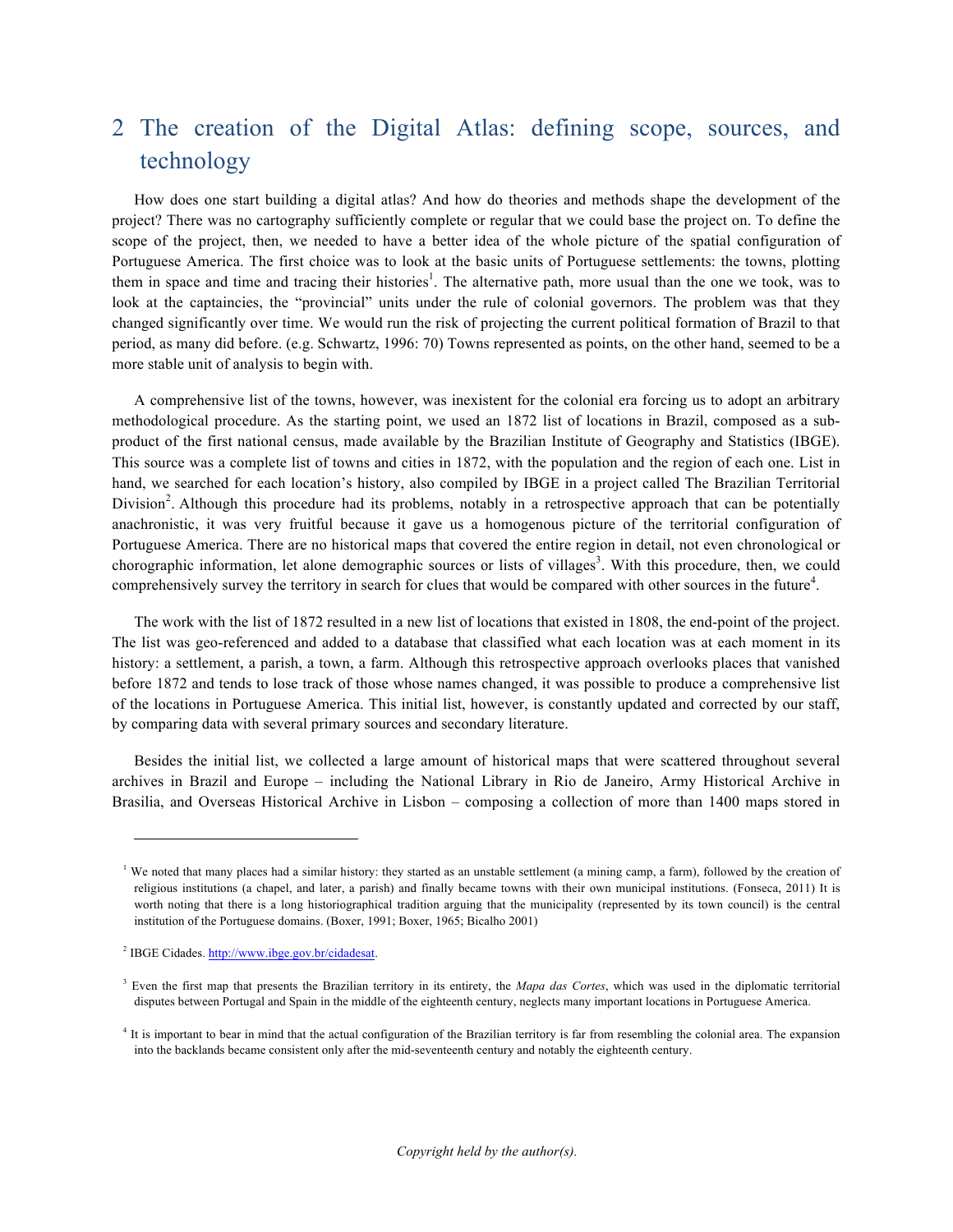digital media. The collection encompasses a wide variety of cartographic material covering specific regions of the Portuguese America, and using different techniques, scales, and levels of detail. They constitute, thus, a mosaic of regional and local maps. Each of them was included in a separate database, after a systematical analysis about its authorship and publication information, visual language, and geographic data. The database consists of the following field structure:

| Metadata                                | Title of work                                |
|-----------------------------------------|----------------------------------------------|
|                                         | Authorship                                   |
|                                         | Data                                         |
|                                         | Language                                     |
|                                         | Subject                                      |
|                                         | Scale                                        |
|                                         | Projection                                   |
|                                         | Size                                         |
|                                         | Colors                                       |
|                                         | Reference                                    |
| <b>Geographic Elements</b>              | Points, lines, and polygons in map (to list) |
|                                         | Mentioned places (to list all)               |
|                                         | Main space frame of map                      |
|                                         | Morphology description and contents of map   |
|                                         | Descriptive memorial of the analysis         |
| <b>Authorship and Technical details</b> | Author (s)                                   |
|                                         | Author's biography                           |
|                                         | Birth and death dates                        |
|                                         | Style and techniques                         |
|                                         | Activity                                     |
|                                         | Studies                                      |
|                                         | Licenses                                     |
|                                         | Used sources                                 |

**Table1:** Structure of the database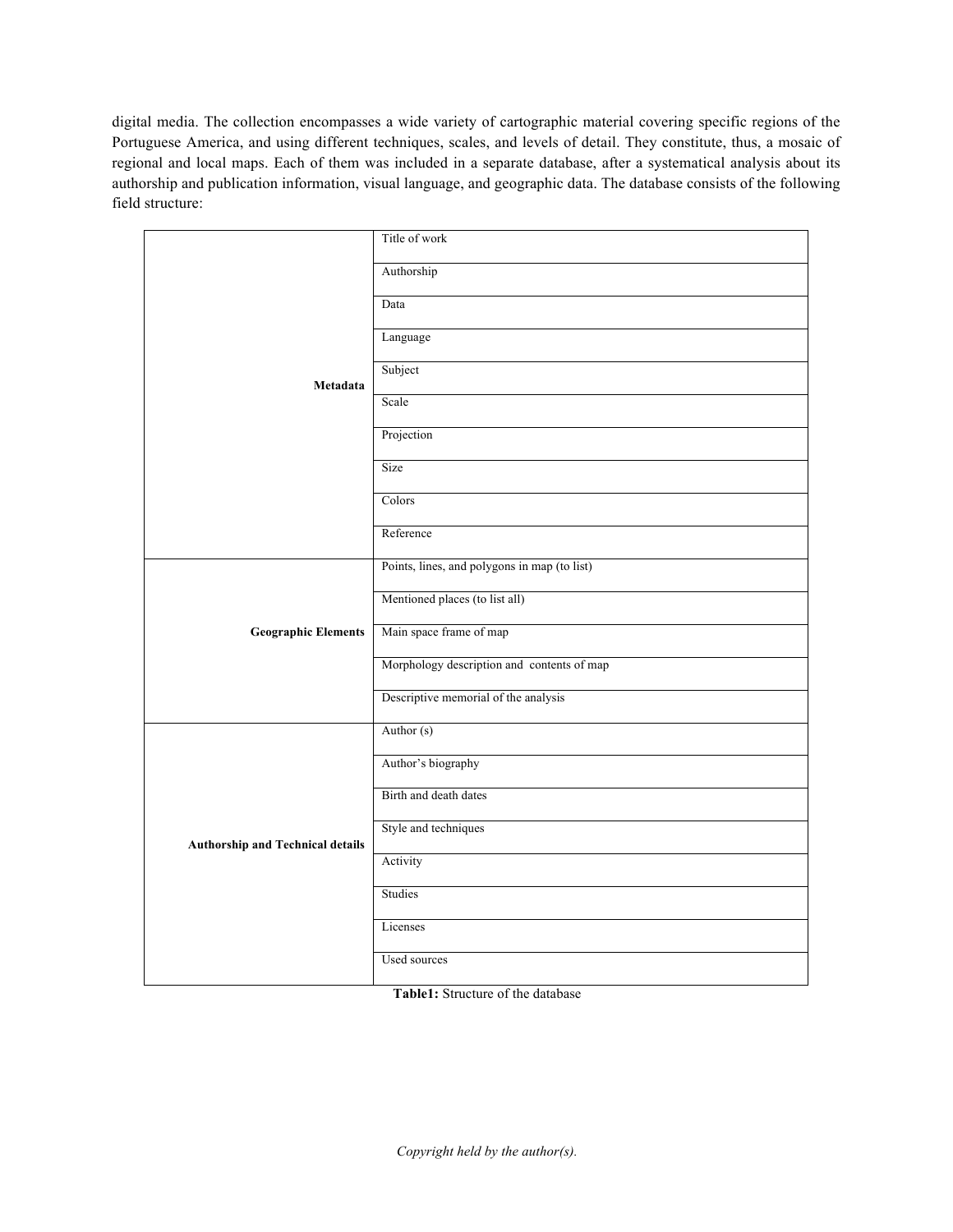The work was performed as in an "assembly line," which main objective is to train the research assistants in the interpretation of historical maps and produce information that could be useful to find points, lines and polygons. The team, mostly composed of history undergraduates, was not familiar with this kind of source and, to ensure quality and methodological rigor, we created a supervised production system. Each member of the team had controlled access to a "working tray" with maps recommended by the coordinator. They analyzed each map individually, following a series of pre-defined steps, and submitted a standardized report for each cartographic piece. The steps include the identification of the places named on the map, the analysis of the cartographic conventions and techniques (scales, projections, perspective, and symbols), identification of the artistic style, and a brief research about the author. The supervisor, then, could check each report, pointing out inaccuracies and other issues for revision, and approve the entry (after corrections, if necessary). Besides providing data about the locations, the analyses of the historical maps resulted in a reliable source of information about maps, cartography and cartography techniques.

This database supported (and supports) the next stage of the project, comparing the list of places that we created based on the 1872 list with the historical cartography. This is an ongoing process, repeated with every new entry in the Digital Atlas, which intends to improve the accuracy of the information. When we get new information about a location, we check its accuracy against the data produced by contemporary cartographers. Additionally, this database helped us to find places that disappeared over time – for example, those that became depopulated or destroyed to build dams – and those that are not very well-known in the records of current historiography.



**Figure 2** – The "Digital Atlas of Portuguese America" operating under the software i3geo

At this point, we had data for cities, towns, and main parishes in Portuguese America; the next problem was how to make it available to the public. We were considering a tool that, on the technical side, was scalable and flexible enough to allow customizations and large datasets and, on the user's side, encompass the main characteristics of the modern geographic information platforms, notably a high level of interaction (multi-scale, complex hierarchy of data, measurements, and customization of the visualization) and a potential for visual and statistical analysis. For this project it was particularly important that the platform be able to deal smoothly with data, such as Google Maps, in different scales – from the urban plan of a city right up to the continental level – since external sources varied immensely in this aspect. Furthermore, as a historiographical project, the necessity of including time (or temporal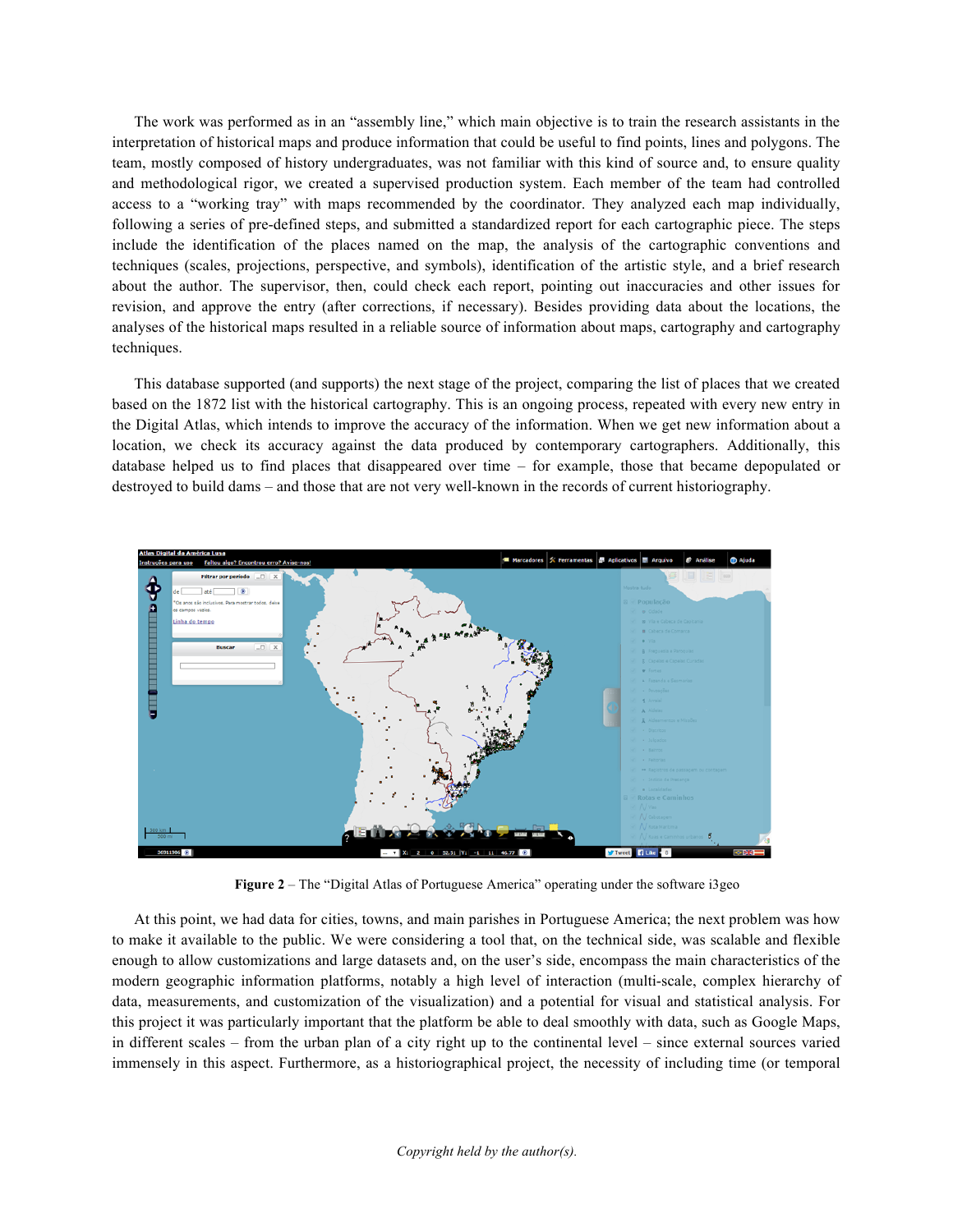scales) in the processes of fetching and displaying information was a crucial matter. Although this requirement is rarely available in standard GIS packages, we needed, at least, to be able to extend and customize the platform to our own needs.

After surveying the available tools in the market, we opted for the i3geo system, produced by the geographer Edmar Moretti, which met most of our requirements. Moreover, the direct contact with the developer also favored our choice and, in the long term, proved to be essential to the success of the project. According to the author:

*i3geo is an internet software based on a set of other free softwares, mainly Mapserver. The main objective is to*  facilitate the availability of geographic data and a set of navigational tools, the generation of analysis, and the *sharing and generation of maps upon demand (Wendt and Barreto, 2013).*

The next step, after choosing a tool to display the data, was to deal with its management – that is, its creation, continual editing, and storage. As the standard format of the industry, GIS users are usually comfortable with shapefiles, vector-based geographic files that compose a layer of a specific type of data (point, line, or polygon). At first, they seemed the natural choice for the project, and some unproductive experiments were done with them. In general, shapefiles are very static (it is a single file with a delimited amount of data) and unsuited to deal with the complexity and ambiguity of historical data<sup>5</sup>. They became a problem when we had to divide the geographic features into different categories in order to organize the visualization of the final digital map. It turned out to be very difficult to accurately define in which "box" each feature should fit. For example, a mining camp (arraial) was at the same time a population unit (where people live) and an economic unit (where people work). It could also have a small chapel (making it a religious unit) or be the stage of an armed conflict (the place of an event). This complex historical information, therefore, could hardly fit into the shapefile structure of attributed fields. Redundancy of data, resources, performance, and maintenance issues would become huge hindrances for the development of the project.

We needed an additional solution to the use of shapefiles that would enable us add historical information to the geographic features plotted in the map, but that was still simple enough to be the subject of an "automatic" processing. We adopted a "labeling system," which does not prescribe inherent attributes to a certain geographic feature. Instead, we could add a handful of tags to the same geographic element, indicating the roles of the object in different contexts. For instance, the mining camp could be labeled as a "population unit" but also, in economic terms, as a unit of production or a site of free or slave labor; it could also be a Catholic center of devotion, and a place where religious festivities take place. All of the categories are attached to a particular point, line, or polygon in the map, without changing the database entry for the geographic feature or having limitations of quantity. Consequently, this system allowed a same feature to appear in many different contexts, scales, and filters, originating diverse visualizations.

In technical terms, the labeling system was developed using a relational database that supported geographic features (such as a field) – PostgreSQL with PostGIS extension. This database setting, however, required an extensive knowledge of SQL, a specific language to manipulate certain types of databases, that was not available in the toolset of the research assistants of the project. Furthermore, even if we could train the team to use the language, it direct use is very little practical in most of the cases. As a solution, we conceived and implemented a new software called Oduduwa.

1

<sup>5</sup> For instance, Anne K. Knowles (Knowles, 2002; Knowles and Hillier, 2008) published two collections of articles written by the historian using this technology.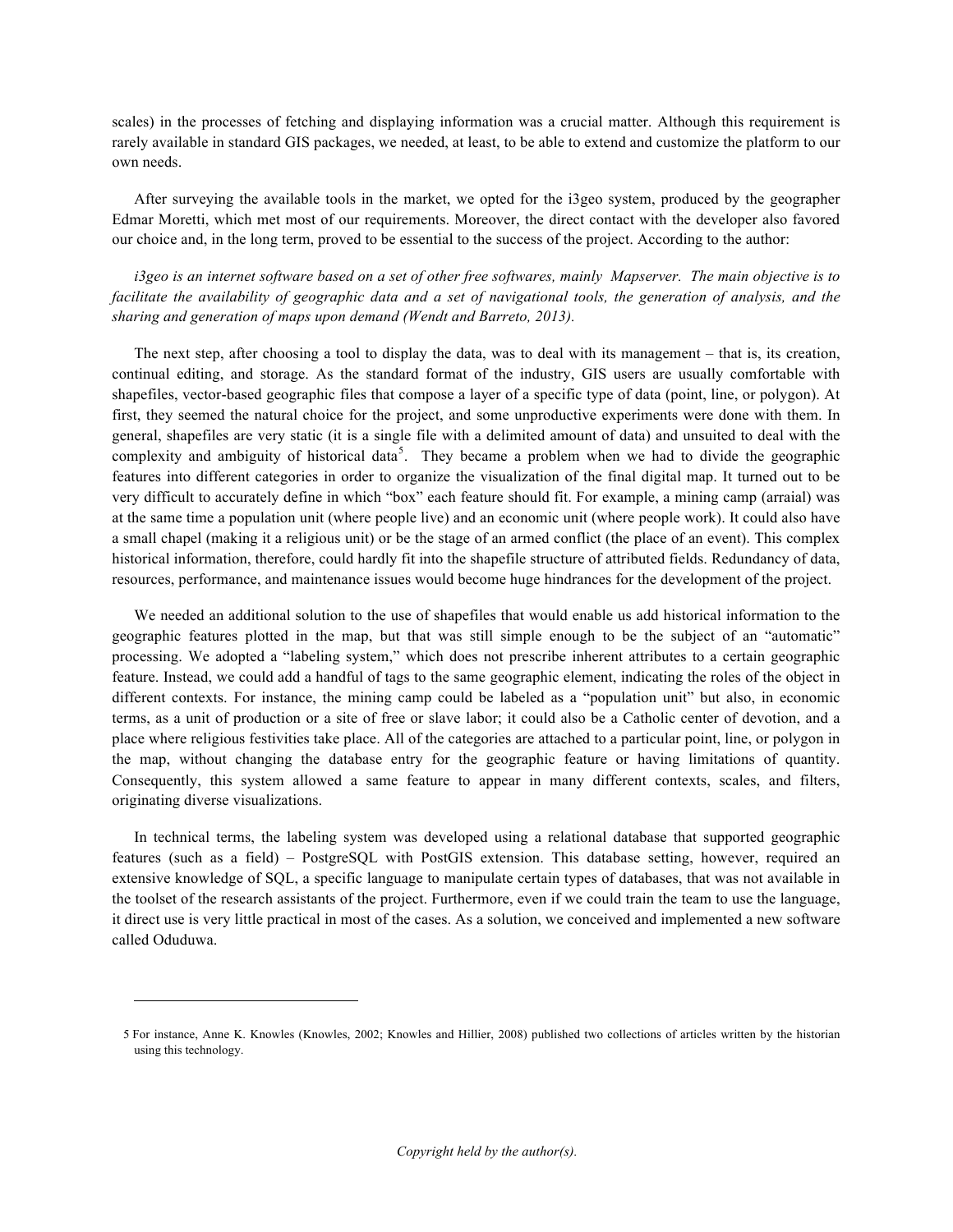Oduduwa was conceived as a practical and versatile solution for most problems of data management in the Digital Atlas. It is a web-based system developed in PHP that creates a friendly interface to include and manage geographic data based on coordinates (filled in as a web form) or KML files, transforming every spatial feature into a standardized database entry. These records, then, could be fetched in many different ways – mainly by region, time, and classification. This is the main information Oduduwa handles:

|                          | Type of data (Point, Line, Polygon)                                     |
|--------------------------|-------------------------------------------------------------------------|
| Historic-Geographic Data | Geographic Feature (WKT syntax)                                         |
|                          |                                                                         |
|                          | Creation date of the site (cities, towns, etc.)                         |
| (Time-Spatial Data)      |                                                                         |
|                          | Extinction of the site                                                  |
|                          | Classifications (many)                                                  |
|                          |                                                                         |
|                          | (Historical and Modern) Name of the Place                               |
|                          |                                                                         |
| <b>Attribute Data</b>    | Precision of the information                                            |
|                          |                                                                         |
|                          | Method used to create the data (historical maps, written sources, etc.) |
|                          |                                                                         |
|                          | Author of the research                                                  |
|                          |                                                                         |
|                          | Author of the database entry                                            |
| Metadata                 |                                                                         |
|                          | Date and time of creation and edition                                   |
|                          |                                                                         |
|                          | Sources used in the research                                            |
|                          |                                                                         |

**Table 2:** Types of information collected

Having set up Oduduwa, we revisited the data that we had gathered in previous steps to publish in the Digital Atlas. The main goal was to establish a methodological procedure to define place, time, and classification of each piece of geographic information we had. Based on our previous experience, we adopted two different methods. The "historical-textual method" draws on traditional historical sources like travelogues, official acts, or even visual representations, from which we gather the basic characteristics (name, date, classifications) of a geographic feature. We combined this information with that which we had in the list of places and in the historical map databases. Once we had sufficient information about the location, we used modern satellite imagery (usually Google Earth) to find the geographic coordinates of the place. For example, we would make a small research about a church (possibly a parish seat) and look at Google Earth for the geographic coordinates of its location. In the other method, "georeferencing," we associate historical maps to a coordinate system and directly include the data by visually comparing it to a current map. Some "tricks" help to improve accuracy, like slicing the map into smaller pieces or correcting the position of the map by connecting to the locations in the map that we already know. This method was useful, for instance, to draw urban plans and roads. This second method, however, still needed a lot of historical information, sometimes considering changes in the locations of places or different statuses through time.

We obtained the geographic information mainly through Google Earth, which has proved to be a powerful and practical tool for several reasons. First, it allows searches by name of place (a non-existent feature in satellite maps available on other sites, such as Landsat). Second, it has intuitive tools for marking points and drawing lines and polygons in space. These features could be easily exported as KML (and open XML format for geographic data) and, using a functionality of Oduduwa, imported into our geographic database. Finally, an interesting advantage of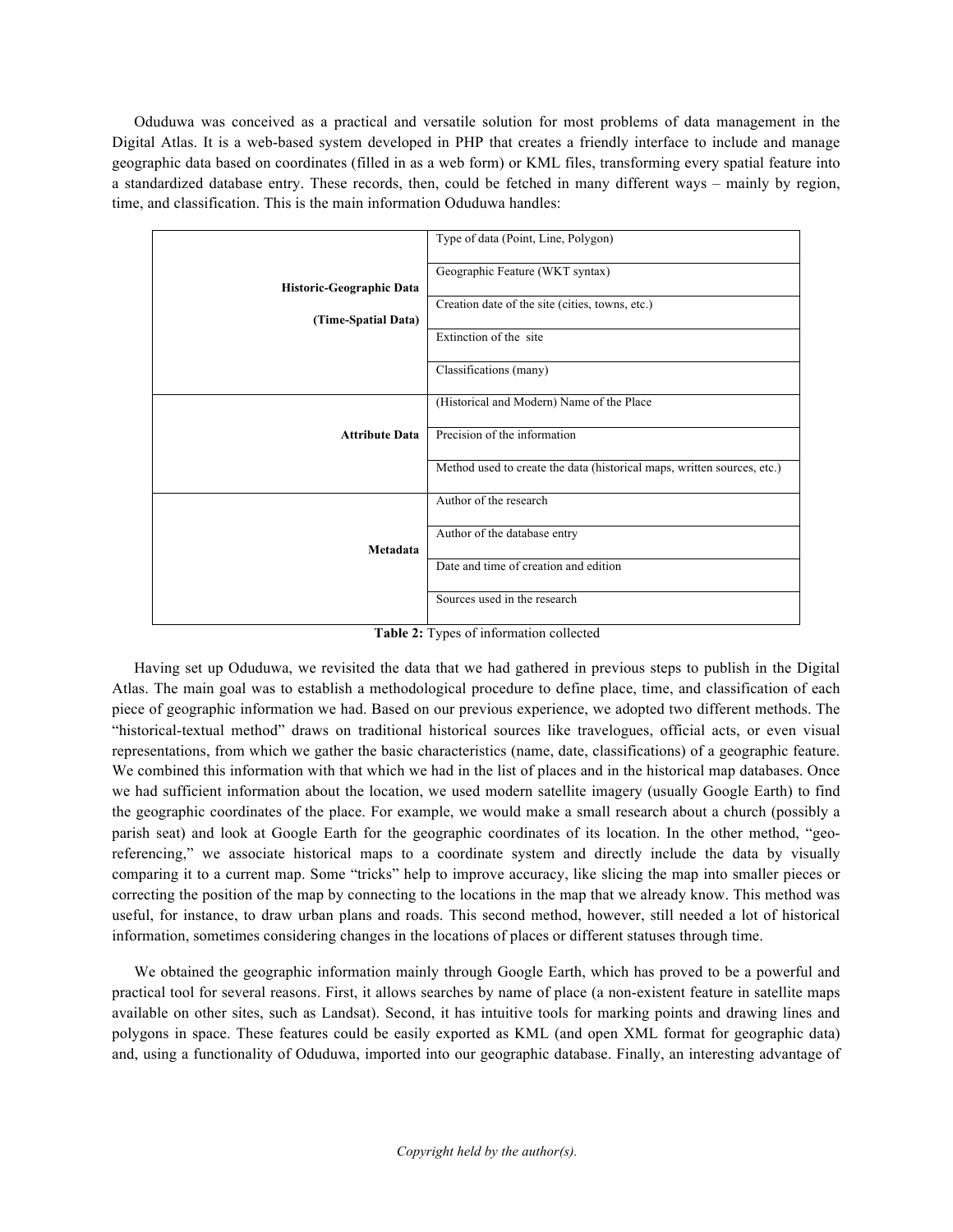Google Earth is the possibility of using "crowdsourcing knowledge." Several people have spatially tagged photos of places they have already been to and indexed them with keywords, especially the names of places. In this way, as a result of contributions from anonymous people who sent their data to Google servers, we can obtain useful clues about places that are barely known to modern audiences, but which are available on the local level. Since there is no review process nor are the users experts in GIS or history, the degree of reliability of this information is considered extremely questionable by the team. Even so, when handled cautiously and using them as leads for further investigation, we have been able to make several findings that would have otherwise been impossible.

The project is presently in the stage of comparing primary sources with data obtained from lists produced based on the 1872 census. As we have indicated, cartographic sources have been the priority of the project until now. The following steps include the study of primary narratives (chronicles, serial sources, among others) and the critical assessment of data gathered from books, articles, and other publications. Similarly, the set of tools and resources of the project is under constant improvement, and new functionalities are expected to be available as the project advances. The "Digital Atlas", therefore, is a work in progress, based on constant updating, and with no end in sight.

#### References

ALBUQUERQUE, Manoel Maurício de and CAMPOS, Antônio Pedro de Souza, 1966, *Atlas histórico e geográfico brasileiro*. Rio de Janeiro.

BICALHO, Maria Fernanda Baptista. As câmaras ultramarinas e o governo do Império. *FRAGOSO, João; BICALHO, Maria Fernanda B.; GOUVÊA, Maria de Fátima S. O Antigo Regime nos Trópicos: A Dinâmica Imperial Portuguesa (séculos XVI–XVIII). Rio de Janeiro: Civilização Brasileira*, 2001. Pp 189–221.

BOXER, Charles R. 1965. *Portuguese Society in the Tropics: Municipal Councils of Goa, Macao, Bahia and Luanda, 1510-1800*. Madison: University of Wisconsin Press.

BOXER, Charles R. 1991. *The Portuguese Seaborne Empire 1415-1825*. Manchester: Carcanet in association with the Calouste Gulbenkian Foundation.

CLARKE, Catherine, *Mapping Medieval Chester Project* [Online] www.medievalchester.ac.uk, (accessed 15 April, 2015).

DUBY, Georges, 2013. *Atlas historique Duby.* Paris: Larousse.

FONSECA, Cláudia Damasceno, 2011. *Arraiais e vilas d'el rei : espaço e poder nas Minas setecentistas*. Belo Horizonte: EDUFMG.

FUNDAÇÃO João Pinheiro, 1997. *Panorama de Belo Horizonte: Atlas Histórico. Coleção Centenário. Belo Horizonte: Sistema Estadual de Planejamento, Fundação João Pinheiro*, Centro de Estudos Históricos e Culturais.

GREGORY, Ian and ELL, Paul 2007. *Historical GIS: Technologies, Methodologies and Scholarship*. Cambridge: Cambridge University Press.

KNOWLES, Anne Kelly (ed.) 2002. *Past Time, Past Place: GIS for History*. Redlands, EUA: ESRI Press.

KNOWLES, Anne Kelly, and HILLIER, Amy (eds.) 2008. Placing History: How Maps, Spatial Data, and GIS Are Changing Historical Scholarship. Redlands, Calif: ESRI Press.